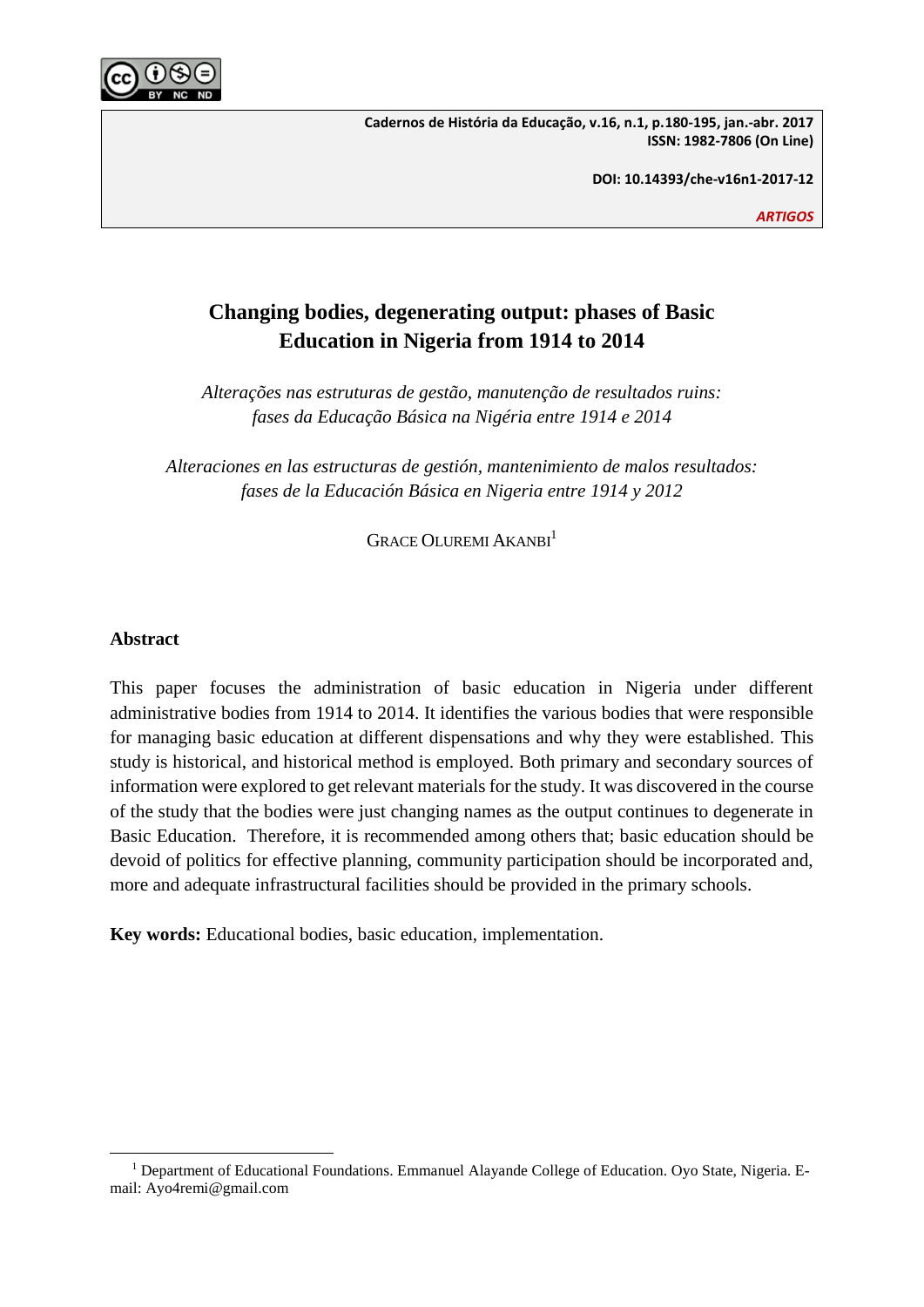# *Resumo*

*Este artigo discute a administração da Educação Básica na Nigéria, a partir dos diferentes órgãos de gestão, entre 1914 e 2014. Identifica os diferentes órgãos que foram responsáveis pela gestão da educação básica em diferentes organizações e porque elas foram criadas. Este é um estudo sustentado pelos método histórico. Fontes primarias e secundárias foram exploradas na intenção de obter elementos para o estudo. Ao longo desta pesquisa foi descoberto que os diferentes organismos de gestão tiveram apenas os nomes mudados, contudo os resultados continuavam a ser a degeneração da educação Básica. Desta forma, para encontrar boas soluções à educação básica, é recomendado: que esta fosse destituída de política em prol de um planejamento efetivo, incorporação da participação comunitária, adequações e melhorarias da infraestrutura nas escolas primárias.*

*Palavras-cheve: Órgãos educacionais, Educação Básica, Implementação* 

# *Resumen*

*Este artículo discute la administración de la Educación Básica en Nigeria, a partir de los diferentes órganos de gestión, entre 1914 y 2014. Identifica los diferentes órganos que fueron responsables por la gestión de la educación básica en diferentes organizaciones y porqué ellas fueron creadas. Este es un estudio sustentado por los métodos históricos. Fuentes primarias y secundarias fueron exploradas en la intención de obtener elementos para el estudio. A lo largo de esta investigación fue descubierto que los diferentes organismos de gestión tuvieron apenas cambios en los nombres, con todo, los resultados continuaban siendo el declive de la Educación Básica. De esta forma, para encontrar buenas soluciones a la educación básica, es recomendado: que esta fuese destituida de la política en pro de una planeación efectiva, incorporación de la participación comunitaria, adecuaciones y mejorías de la infraestructura en las escuelas primarias.* 

*Palabras-clave: Órganos educativos, Educación Básica, Implementación.*

**Recebido em:** agosto de 2016

**Aprovado para publicação em:** outubro de 2016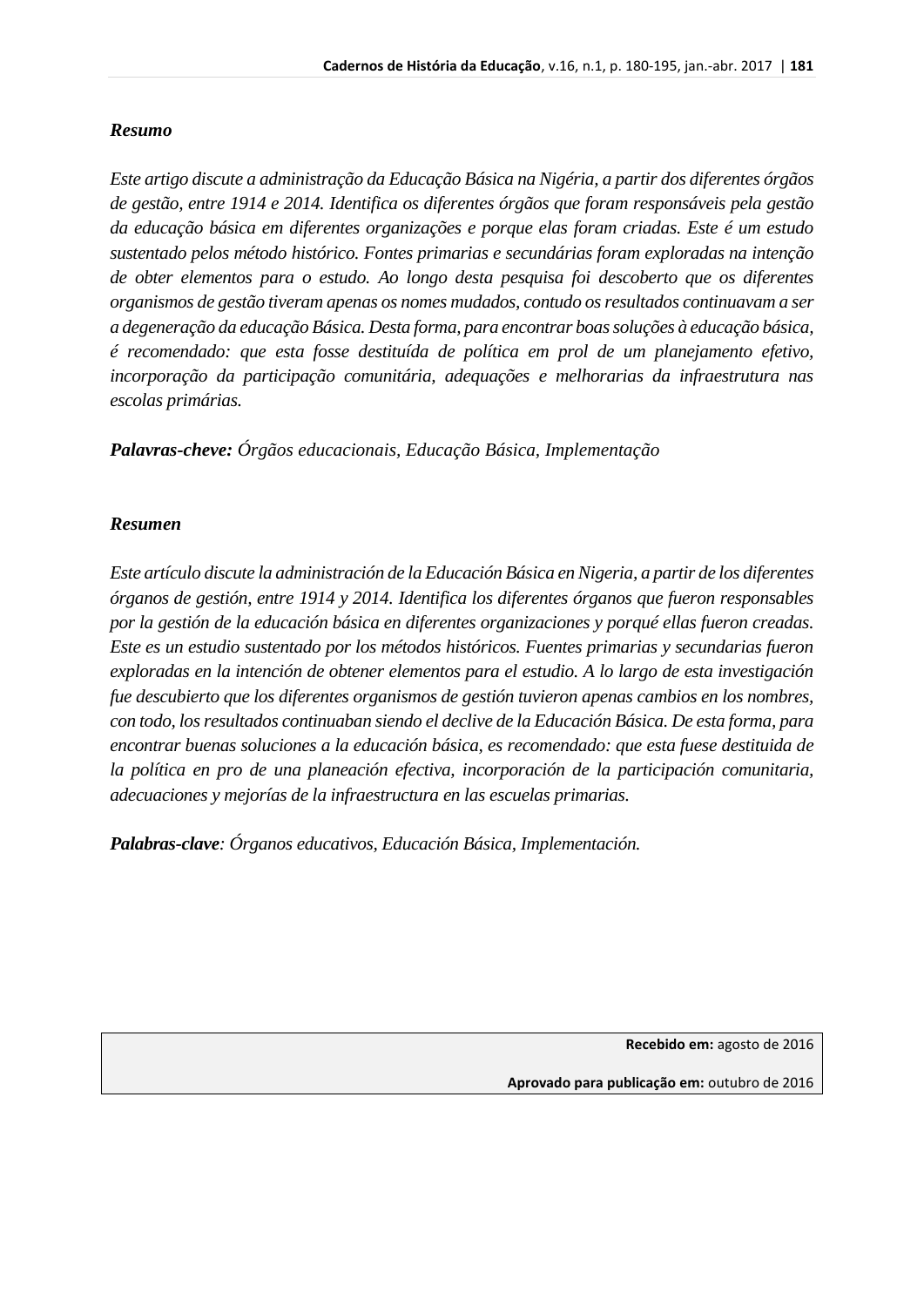### **Introduction**

It is a common practice in nations all over the world to establish administrative bodies that would take care of various levels of education and serve as watchdogs. In Nigeria for instance, according to Gusau (2008), universities have National Universities Commission (NUC), Colleges of Education have National Commission for Colleges of Education (NCCE), and Polytechnics have National Board for Technical Education (NBTE). These bodies are responsible for regulating all processes that are related to such level of education establishment, access, quality control, monitoring, rules and regulations, evaluation, personnel, progressive development of the system, and other sundry activities - with the aim of having positive outputs. The management, funding and supervision of basic education is particularly important, since it is the foundation for other levels of education, and, if anything is wrong at this level, it may be pretty difficult to have sound and effective education in such nations.

The National Policy on education (NPE) 1977, revised in 1981, 1998, 2004 and 2013, states in clear terms that primary education is the key to the success or failure of the whole system, it must fulfill two basic functions:

*(1) Prepare children for life,*

*(2) give those with the necessary background the opportunity to proceed to secondary school; and the main objectives are:*

*(a)the inculcation of permanent literacy and numeracy, and the ability to communicate effectively;*

*(b)the laying of a sound basis for scientific and reflective thinking;*

*(c) citizenship education as a basis for effective participation in and contribution to the life of the society;*

- *(d) character and moral training and the development of sound attitudes;*
- *(e) developing in the child the ability to adapt to his changing environment;*

*(f) giving the child opportunities for developing manipulative skills that will enable him to function effectively in the society within the limits of his capacity;*

*(g)providing basic tools for further educational advancement, including preparation for trades and crafts of the locality.(NPE 2004:16)*

For one hundred years of basic education, since the amalgamation of Southern and Northern Protectorates to form a nation now known as Nigeria in 1914, and up till 2014, several administrative bodies have been set up during colonial and post independence periods, and were responsible for the administration of basic education. These bodies operate at National, Regional, State and Local Government levels, bare different names, for the same purpose, but have not brought the desired changes to Basic Education in Nigeria. The problem is; changing the administrative bodies that manage basic education in Nigeria seems to be only in names and not in output. Rather for basic education to improve, it has degenerated to the extent that some people are even clamouring for the declaration of state of emergency in the sector (Gyamfi,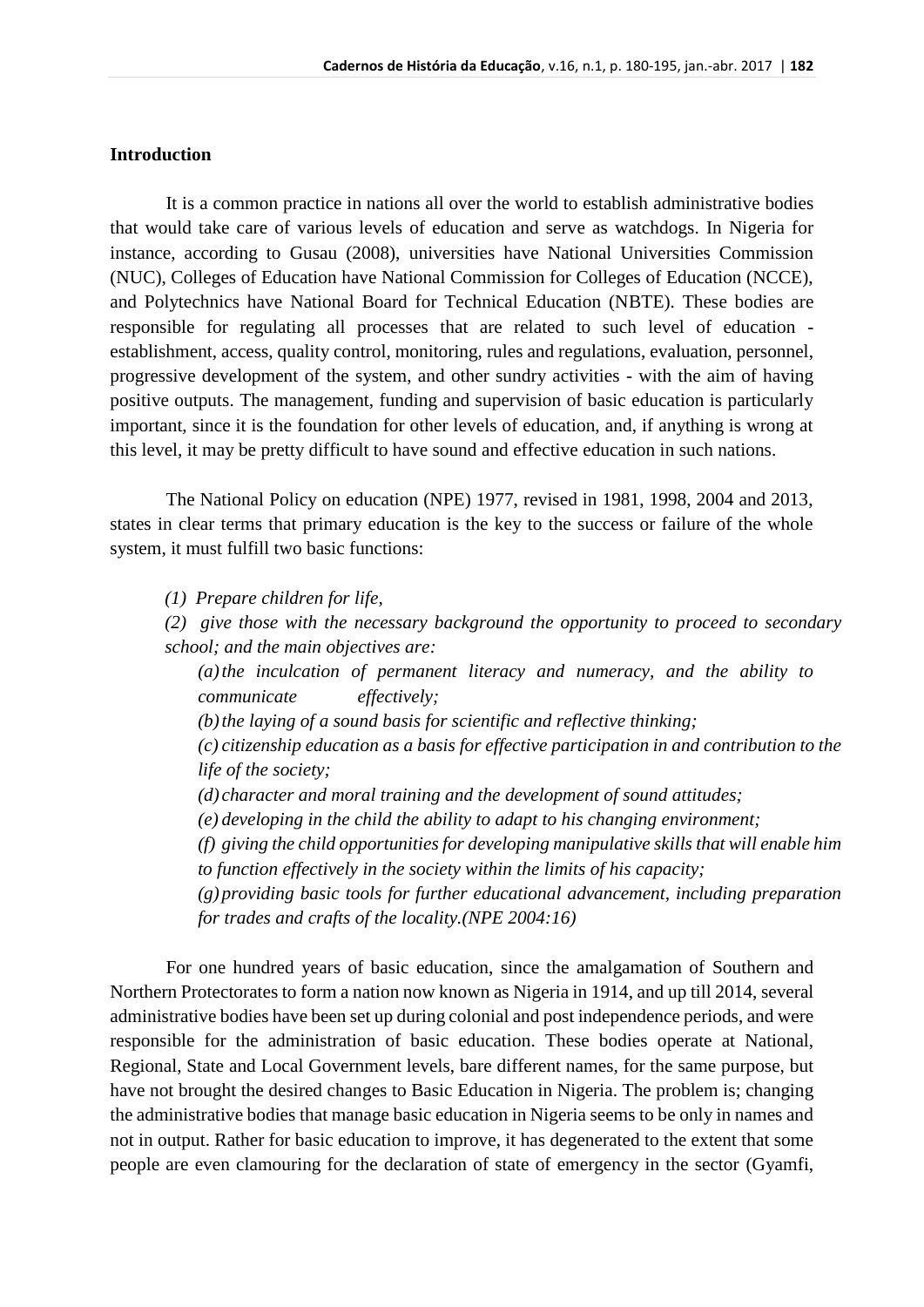2015). In the conceptual framework of education for all, and in the light of Archer's (2014) submission that of the 57 million youngsters worldwide who are not receiving formal education, more than 10 million live in Nigeria – and in the current climate, (insurgency and poverty), that number is rising. This paper would address the following questions and others that may arise in the course of the research.

- i.What bodies have been responsible for the administration of basic education since 1914?
- ii.Why are these bodies failing in their fundamental duties of ensuring maximum output from the processes?
- iii.Why do we still have haphazard development, denial of access, rote-learning replacing process of exploration and discovery, poor state of infrastructure, poor quality of teachers and degrading environment in basic education even after fifty (50) years of Nigeria independence?
- iv.Are the conceptions of the bodies faulty?

This is a historical research and historical method is employed. Both primary and secondary sources of information were used by exploring the archives, journals, textbooks, periodicals and other relevant documents. The researcher hopes that this research would sensitize all stakeholders in basic education to focusing global best practices in empowering the bodies that are responsible for basic education in Nigeria so as to have the desired output.

### **Brief Historical Development and Management of Basic Education before 1914**

Although this study did not cover the period before the amalgamation of the Southern and Northern protectorate, it is important to provide brief historical background of western education in Nigeria as foundation for proper understanding of management of basic education in Nigeria. This is because the management of primary, and later basic education in Nigeria, passed through different stages and different authorities exercised its control from time to time (Olaniyan & Obadara 2008). Formal western education was introduced into Nigeria on 24 September, 1842, by the Wesleyan Methodist Missionary Society (WMMS) in Badagry. The team, led by Sir Thomas Birch Freeman also included Mr. and Mrs. De Graft who established the first school named 'Nursery of the Infant Church' (Fafunwa 1974, Taiwo 1980). The WMMS was closely followed by the Church Missionary Society (C.M.S.) which also came in December 1842 and moved to Abeokuta in 1846 where they founded two schools, one for boys and the other for girls under the supervision of Samuel Ajayi Crowther and his wife. Crowther also opened the first school in Onitsha in December 1858 for girls between 6 and 10 years old. Missionary effort in Western Nigeria was soon followed by enterprises in the Niger Delta and Eastern Nigeria. In 1847, the United Free Church of Scotland started work in Calabar; in 1887 the Qua Iboe Mission started work in the Eket and Uyo districts, also the primitive Methodists in Calabar and Owerri Provinces in 1894 (Otonti 1965; Fafunwa 1974).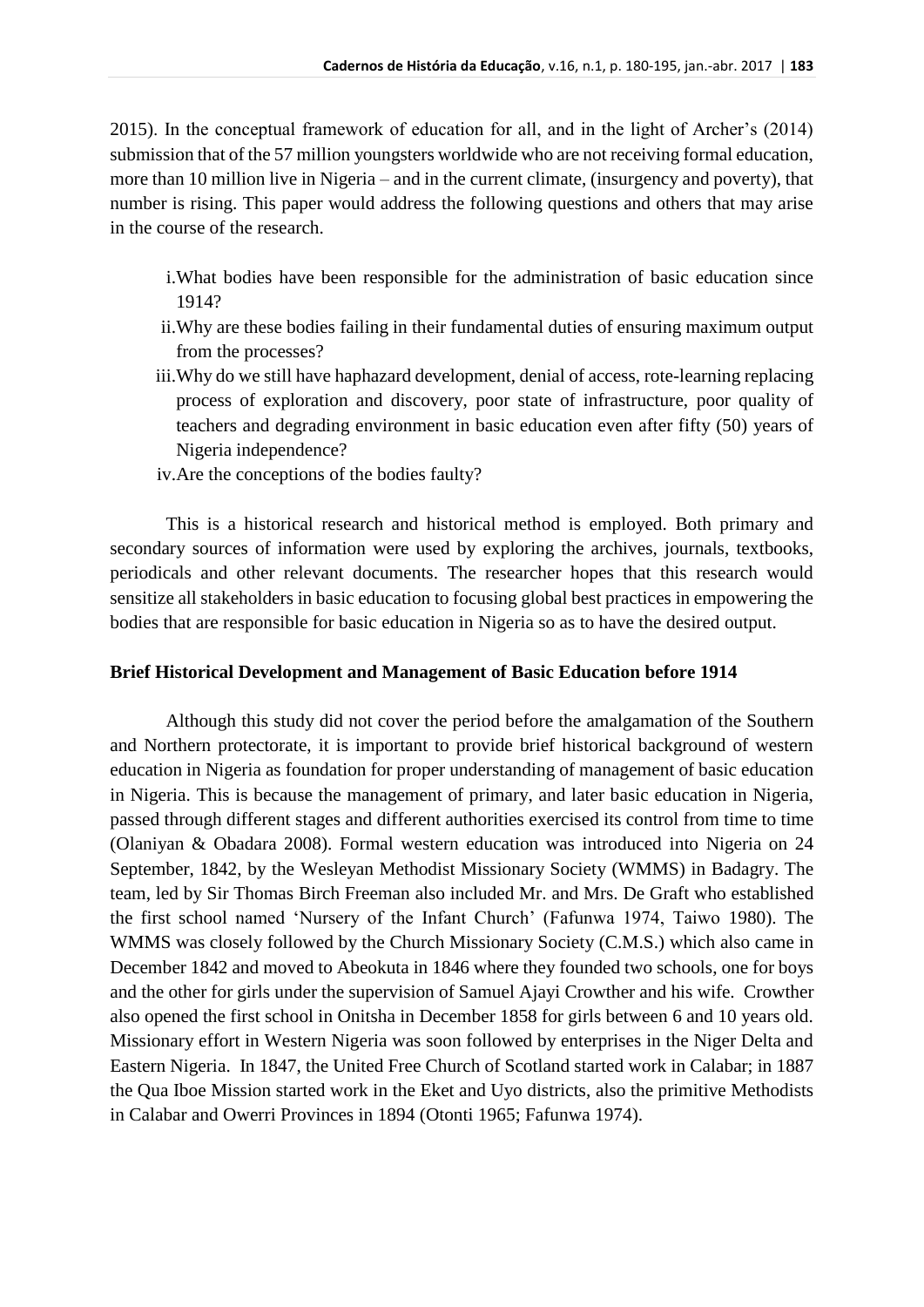Because the primary objective of the early Christian Missionaries was to convert Africans to Christianity via education, the establishment of missions was always followed by the opening of primary schools. This, Taiwo (1980) observed that, the earliest schools were without any doubt an adjunct of the church. Before 1882, when the first education ordinance was promulgated, which applied to all British West Africa, education was purely a Missionary affair; the colonial government paid little attention and was merely interested in using the products of the mission schools as clerks, messengers and interpreters. Though other ordinances were promulgated in 1887 and 1926, curricula and other elements were largely determined by each denomination to suit its needs; therefore, there was haphazard management.

# **Colonial Education Board - 1914 and 1951**

After the amalgamation of the Northern and Southern Protectorate in 1914 by Sir Frederic Lugard, there was visible disparity in education between the North and the South with Qur'anic schools booming in the North and western education expanding in the South. According to Fafunwa (1974), by the time of amalgamation, there were four major educational issues that affected educational development in Nigeria for over sixty (60) years namely:

*1. Uneven distribution of schools in Southern and Northern Nigeria.*

*2. Dual control of education by the mission and the government (including native administration).*

*3. The educational gap between Northern and Southern Nigeria due to geographical and religious problems.*

*4. Intensive rivalry among Christian missions.* (Fafunwa 1974: 110)

At this period, the colonial government, the native administration and the various missions were responsible for the administration of education. With unnecessary rivalry and battle for supremacy, basic education during this period lack uniformity, there was no common goal or focus. Each group focused on how the product of basic education will benefit its interest.

# **Regional Primary Education Boards - 1951 and 1960**

Education before independence was administered through the use of education ordinances and education laws. These ordinances include the 1882, 1887, 1916, 1926, 1948 and 1952 Educational ordinances and Regional Laws of 1954. Pressure from the international organizations and the nationalist on the two bodies to give Nigerians the best education could only effect little changes. Hence, the principles and practice of education within this period was not satisfactory. ActionAid (2008) noted that one recurrent criticism of Education up to the time when the regions - East, North and West were created was that education was elitist and hardly affordable by a majority of the people. Thus the regions were faced with the challenge of providing education for the majority of the people.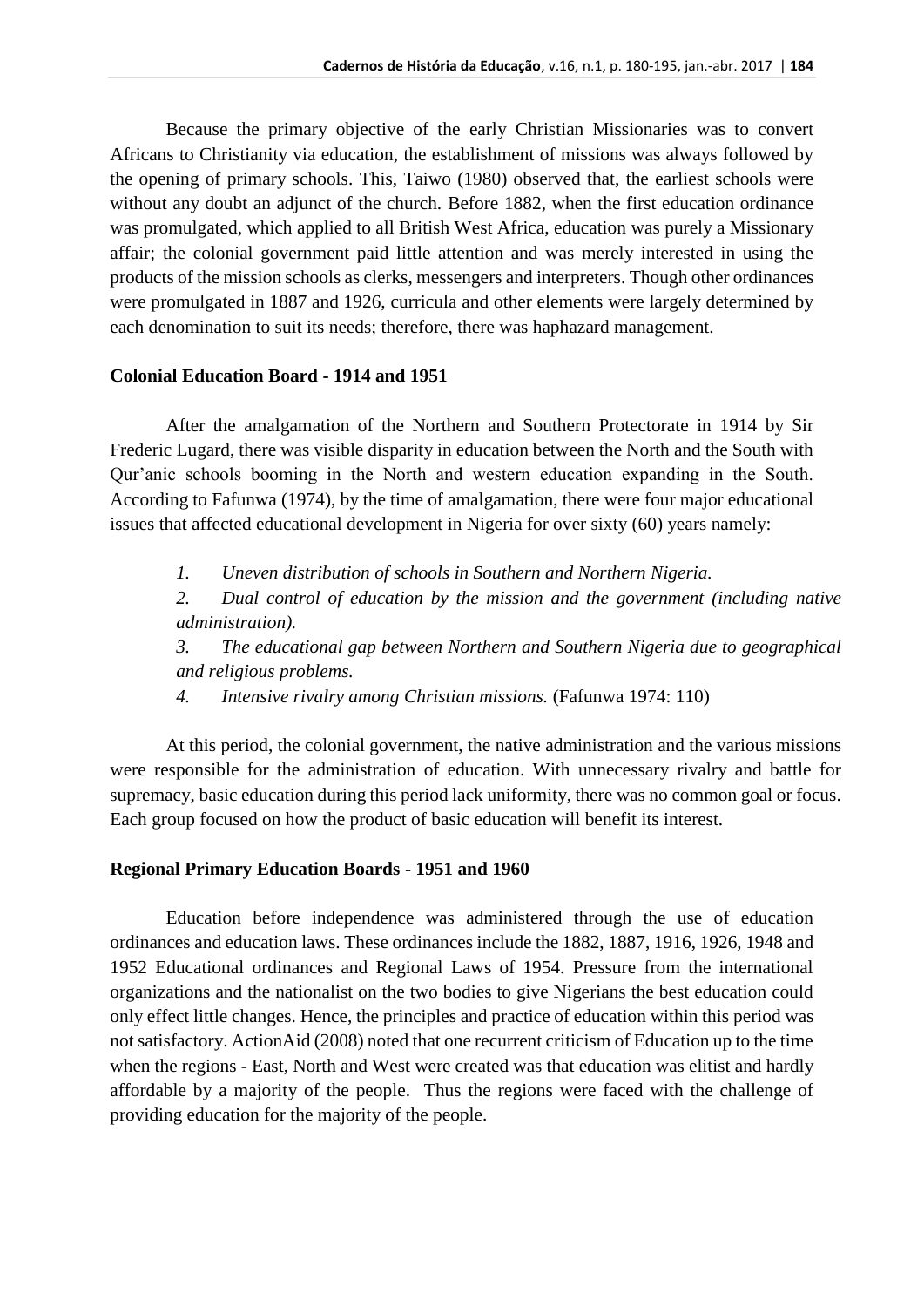The 1951 Macpherson's constitution led to division of Nigeria into three regions (Eastern, Western and Northern) with power to legislate and make laws on education, health, agriculture and local government within the boundaries of its region. This constitutional provision led to the division of education department into three parallel departments, to reflect the three regions. Each region thereafter had a Regional Director of Education. This eventually led to the promulgation of the 1952 Education Ordinance which empowered each of the regions to develop its educational policies and systems (Taiwo, 1980; Fafunwa, 2004), and the Colonial Education Board was abolished. On the socio-cultural level, the clamour by Nigerians for self government resulted in two constitutional conferences which brought together Nigerian political leaders and the British colonial government between 1951 and 1954. The deliberations of the conferences resulted in the drafting of a new Federal Constitution in 1954. By this constitution, Nigeria became a Federation of three regions (i.e. the Eastern, Western and Northern regions) and Lagos as Federal Capital (Amaele, 2003) as shown in figure 1 below.

> Northern Region <sup>®</sup> Kaduna Benue Ibadan @ Western Region C. @ Enugu Lagos Eastern Region Map 1: Nigeria 1954

**Figure 1:** Map of Nigeria showing the Three Regions

**Source:** http://www.waado.org/nigerian\_scholars/archive/pubs/wilber8.html

There were three main political parties, each becoming more influential in a particular region. For instance, the Action Group was more popular in the Western Region, while the East and North were dominated by the National Convention of Nigerian Citizen (NCNC) and the Northern People's Congress (NPC) respectively. With the regionalization of education in 1951 and the emergence of the three political parties in 1952, education and other social services become the centre point of the government in each of the regions. In other words, the structure made education to be a political tool. Each regional government increased her spending on education. These various expansion programmes were deliberately designed to produce the required manpower, preparatory for self-rule. The outcome was the promulgation of the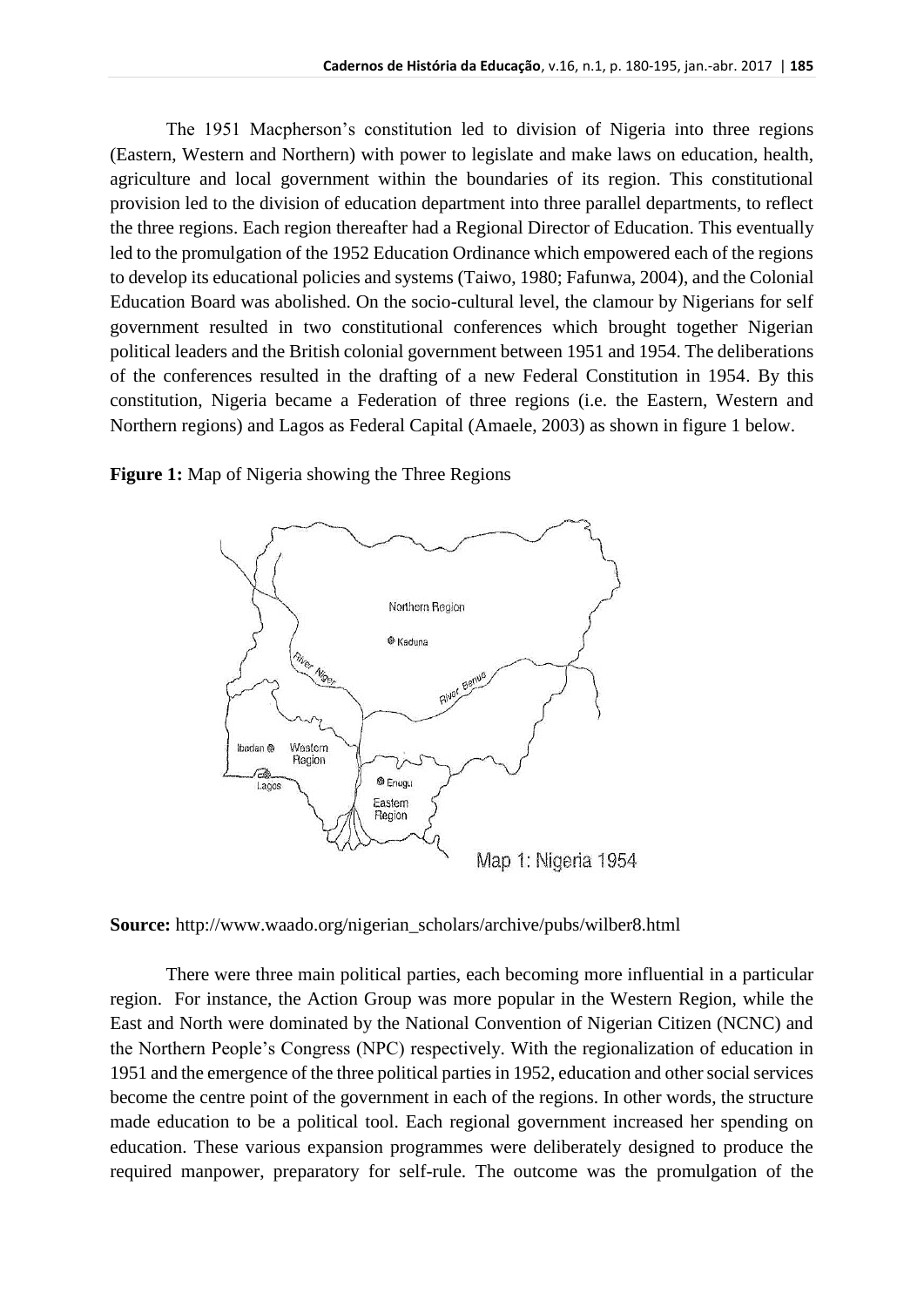Education Law of 1955 (No. 6 of 1955) which became operational on  $14<sup>th</sup>$  April in the Western Region, the Education Laws of 1956 in the Eastern and Northern Regions and the Lagos Education Ordinance in 1957. Thus, an initial experiment to give Universal Primary Education started in the Western region in 1955 (Fafunwa, 1974; Osokoya, 2010).

#### **Western Region – 1955**

In 1955 the concept of universalising primary education began in the then Western Region of Nigeria, under the Premiership of Chief Obafemi Awolowo who introduced the free, universal and compulsory primary education, popularly referred to as Universal Primary Education (UPE). The ground plan for the programme included massive teacher training scheme, expansion of teacher training facilities, secondary schools as well as introduction of modern schools and technical colleges (Osokoya, 2010). Before the launching of the UPE scheme in 1955, the government was fully aware of some problems on ground as regards education, namely; parent's attitudes toward sending their children (especially their female ones) to schools, shortage of manpower in schools and, lack of proper funding confronting education in Nigeria. Therefore to counter these problems, enlightenment campaigns were carried out to villages and towns on the importance of education. Also, training institutions were expanded and teachers were massively trained, and, the school curriculum was equally developed and adapted to the pupils needs. New schools were established and some old ones rehabilitated. All these things were put in place between 1952 and 1954 in preparation for the scheme.

On the 17<sup>th</sup> January 1955, the Universal Primary Education, the largest free primary education scheme then in Africa, was launched in the Western Region of Nigeria. It marked an era of educational revolution in Nigeria. The UPE was an educational revolution, not only in the West, but in Nigeria as a whole. In 1954 there were about 457,000 pupils attending feepaying schools but by January, 1955, the figure rose to 811,000 representing over 56% increase in the enrolment. The enrolment continued to increase yearly. For instance in 1960, pupils' enrolment in the region was put at 1,124,788. This was about 90% of children of school age in the region then (Ameale 2003 p.54). Actually, 90% of the budget on education was spent on primary education alone. By 1957/58 the recurrent expenditure on education from the funds of the region was £7,884,110, which covered personal emoluments, other charges, special expenditure and grants-in-aids (Taiwo, 1980).

This fast increasing enrolment could not be equalled with the available human and material resources and this later resulted to a drop in the standard and quality of primary school work. This necessitated the setting up of the Banjo commission in 1960 to find out the problems facing the UPE programme in the region and advise appropriately. Among the findings of the commission were:

i. There was large number of untrained teachers.

ii. There was lack of continuity in staffing.

iii. There was too much attention to teacher's private studies to the neglect of the children.

iv. There were too many large classes;

v. There were too many under-aged children in school;

vi. It also found out that the syllabus was poor. (Amaele 2003 and Osokoya 2010)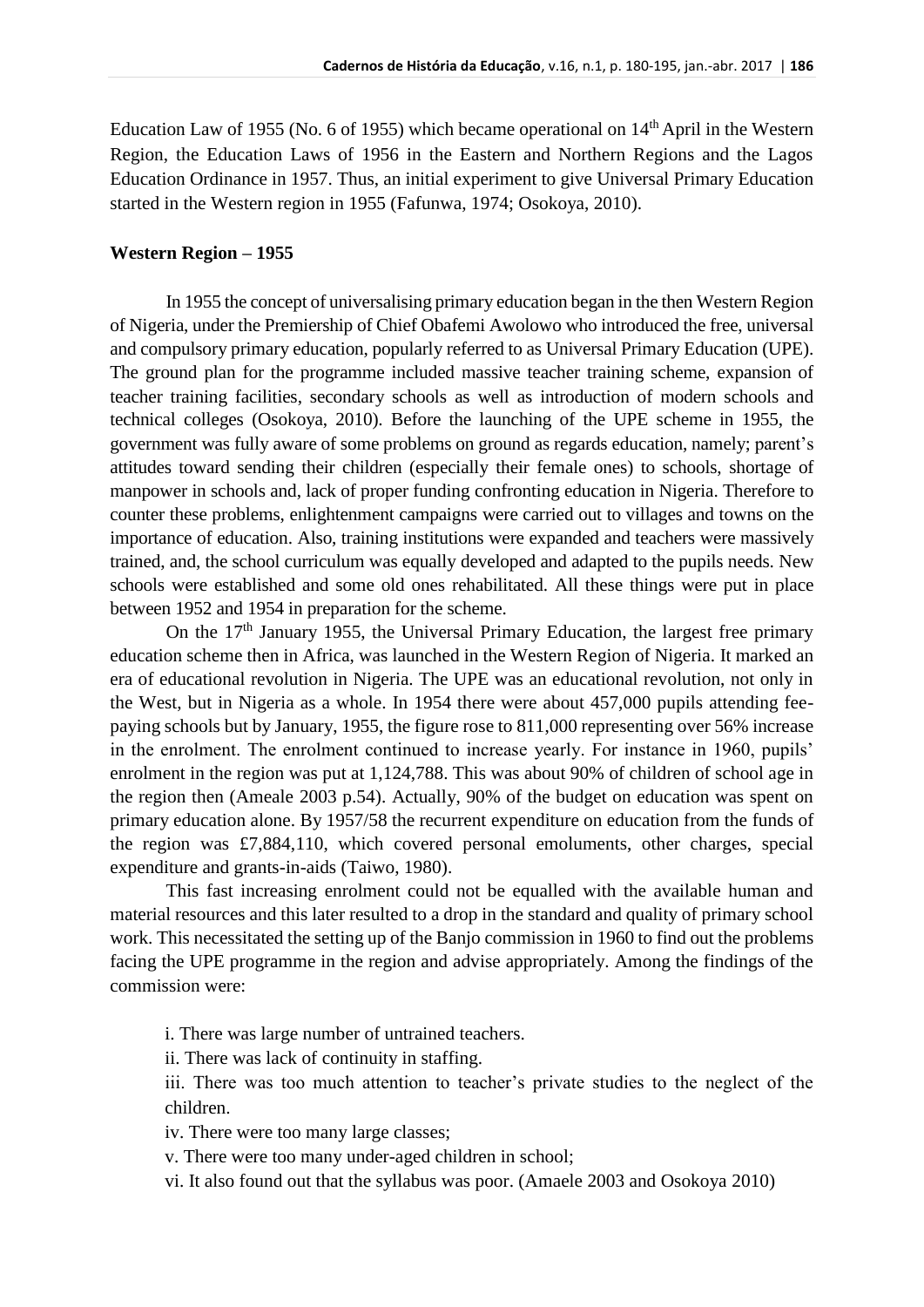#### **Eastern Nigerian – 1957**

In 1953 the government of Eastern Nigeria made a modest proposal for free education in the region. In Amaele's (2006) submission, it was proposed that 45 percent of the cost of junior primary education programme by 1957 would be paid by the local government bodies. However, the crisis in the ruling party in the region ousted the leadership of Eyo Ita and R.I Uzoma and new government of Dr. Nnamdi Azikwe and U.I. Akpabio came on board.

The feat achieved by the Western Region in terms of the UPE led the Eastern Region to embark upon its own 8 years free education scheme. The new government discarded the modest proposal made by their predecessor and launched a full blown UPE scheme in February 1957, without necessary precautionary measures. Thus, in February 1957, the universal primary education scheme was launched in the Eastern Region using the fire-brigade approach. The government started the programme without adequate planning; thus the needed finances for thorough execution were grossly inadequate. Summarily put by Oni (2008), almost everything, except the pupils, was absent.

The Eastern Region Universal Primary Education started to have problems of implementation less than one year it was launched due to pressure and lack of time for proper preparation. The region could not meet up with its financial obligation to the scheme. There was also the swift opposition from the Roman Catholic Mission that had 60 percent of primary schools in the region then. Furthermore, the pupils' enrolment that was estimated at 904,235 rose to 1,209,167 and 1,221,272 in 1957 and 1958 respectively.

The Dike Commission set up in 1958 observed that the government was already spending a third of its entire revenue on education. It added that if the government wanted to successfully implement the scheme in the region, it would take all its resources. The Commission, however, advised the government to work on quality education rather than quantity.

## **Lagos City Council - 1957**

The Macpherson Constitution of 1951 created only three regions, in which case, Lagos was under the western region of Nigeria. In 1954 Lagos was carved out as a federal territory and so was not part of the 1955 Universal Primary Education scheme in the Western Region. Consequently, the Lagos Town Council established its own council, took time to study the UPE scheme and, in 1957 it introduced the scheme with an initial pupil enrolment of 50,182. The scheme was sustained for over nine years. The total pupil enrolment in Lagos primary schools in 1964 was 140,000 in 129 schools (Osokoya 1995 p.81).

#### **Northern Region**

The development of education in the north lagged behind that of the south, even though pupils did not pay fees in the government schools, the colonial government had to encourage people to send their children to schools. There was general apathy towards western education by the people who mostly preferred to send their children to the Qur'anic school and viewed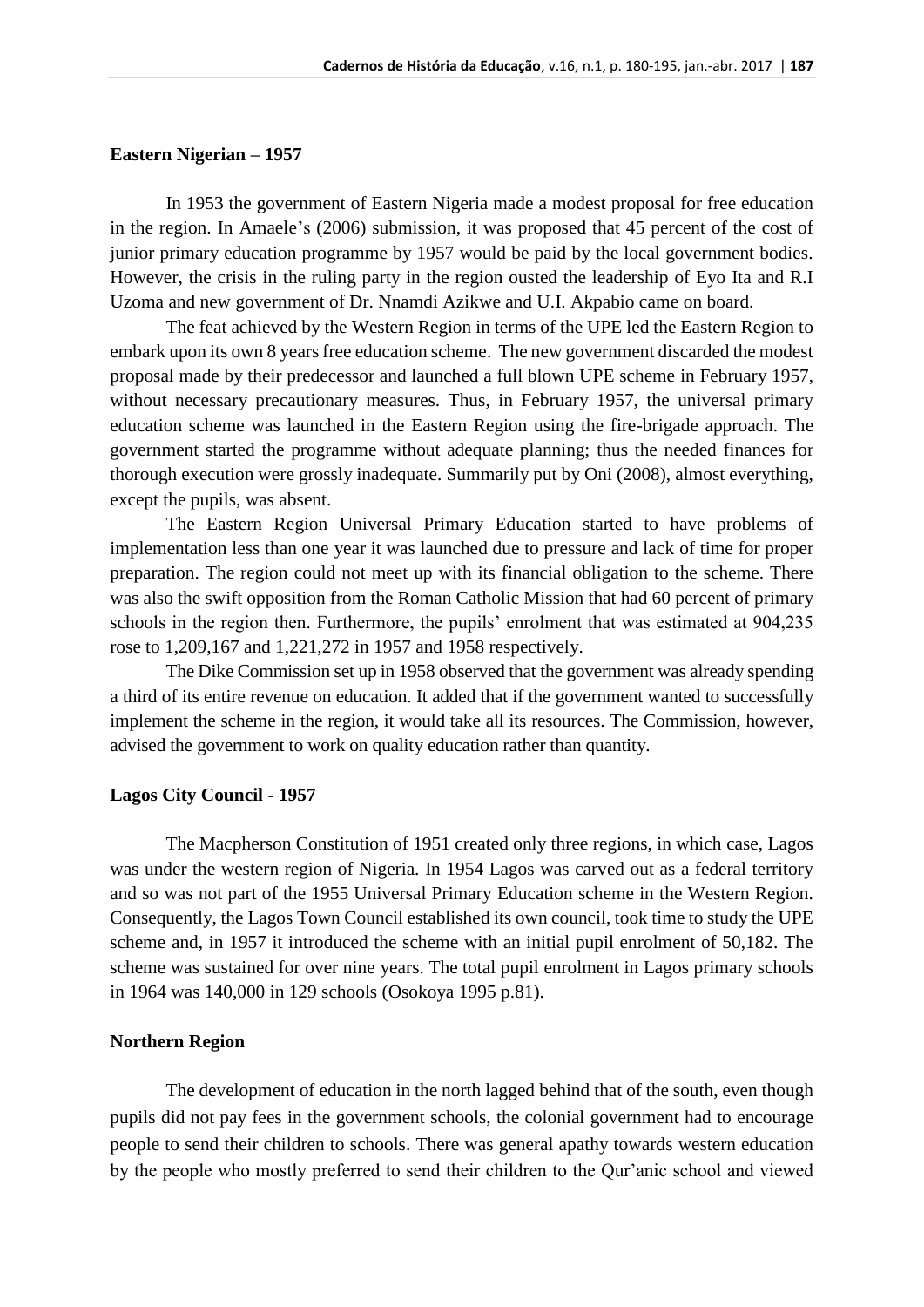western education with suspicion. This problem was a fall out of the colonial government policy restricting the activities of the missionaries in the area thereby curtailing the spread of Christianity and western education in the predominately Muslim Northern protectorate (Daura and Audu, 2015). The free enterprise which characterised missionary work in the Southern protectorate was not permitted in the North leading to a widened educational gap between the northern and the southern parts of Nigeria. (Imam, 2012), unfortunately, the North had more school age children who were out of school. Also, when grants-in-aid were given to missions and voluntary agencies' schools, the Qur'anic schools were excluded because of their peculiar curriculum (Imam, 2012). The North only passed an education law in 1962 establishing a partnership between the government and the voluntary agencies in an attempt to develop a public system of primary education in which the government would be the leading partner with the Minister of Education having overall responsibility for the promotion of primary education. Also, the government of the Northern Region was more interested in adult literacy programmes than the Universal Primary Education.

The regionalization of education in Nigeria during this period increased enrolment in primary schools in the North from 66,000 in 1947 to 205,769 in 1957; in the West from 240,000 in 1947 to 982, 755 in 1957; and in the East from 320,000 to 1,209,167 for the same period (Fafunwa 1974:174). The period 1946-1960 was a period of self determination in Nigeria. Each region tried to maximize the opportunity to improve the education of the people at both the primary and the post primary levels.

## **Post Independence Period (1961 -1975)**

Nigeria had three regions by the time the British colonial rule ended and she eventually got her independence on October 1, 1960. The separation of the ethnic minorities from the Western Region led to the creation of the Midwestern Region by an act of Parliament in 1963. The *Association of Nigerian Scholars for Dialogue* (1997) noted the national crisis that ensued which originated from Western Nigeria and afterwards led to a military coup d'etat of 1966. This eventually culminated into a civil war between the military establishment of the Federal Government, under General Yakubu Gowon, and a rebellious Igbo insurgency led by Lieutenant-Colonel Chukwuemeka Odumegwu Ojukwu which ended in 1970. In 1966, before the civil war, a national curriculum conference had been planned to overhaul the educational system and management, but it held in 1969 barely a year before the end of the civil war. Though at the eve of the civil war, twelve states were created from the former four regions, no remarkable administrative body could emerge. During this period the pre-occupation of the Federal Government was how Nigeria would remain one nation, and apparently, the management of basic education remained under the regions until 1976 when the National Primary Education Commission (NPEC) was established.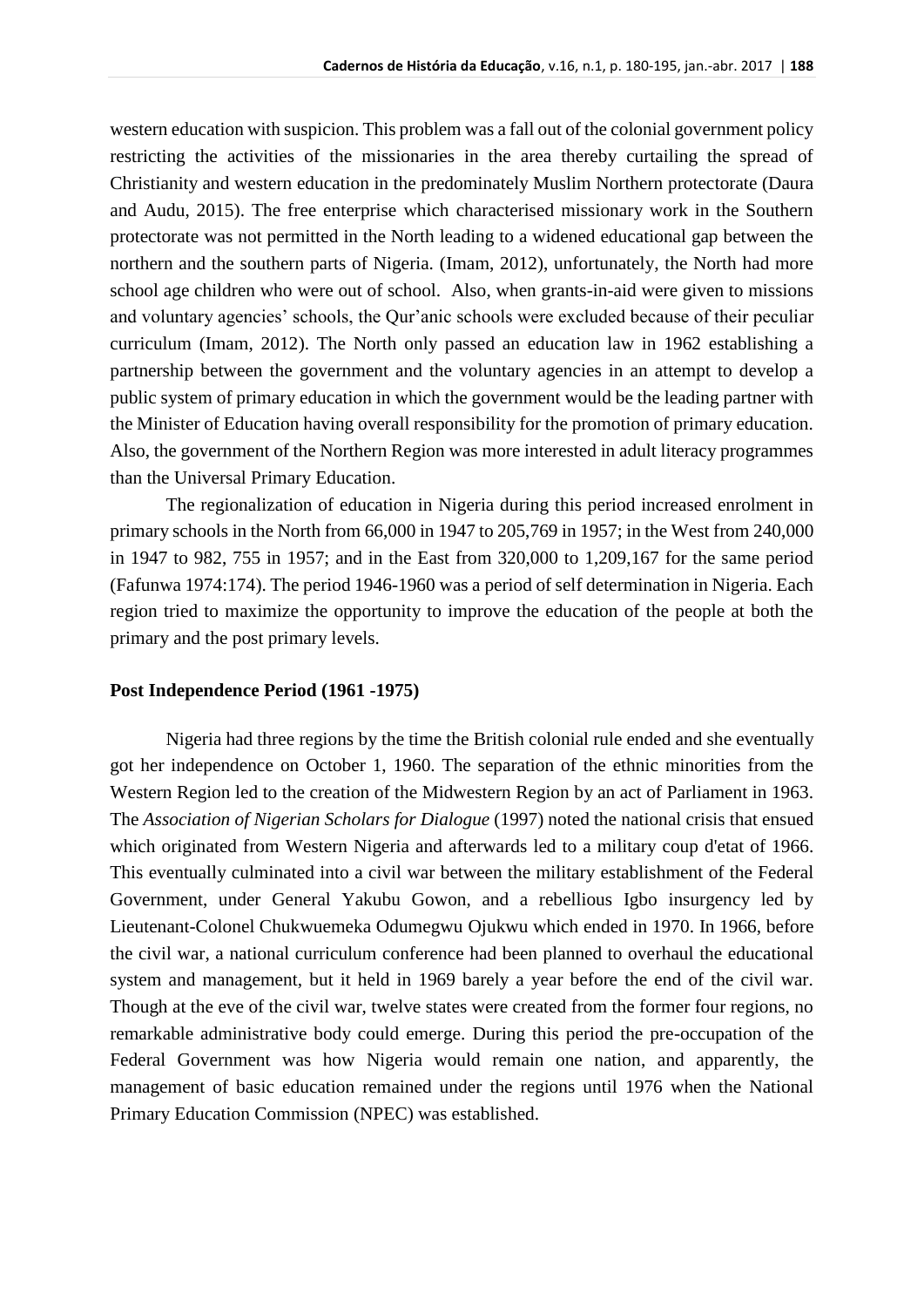# **National Primary Education Commission (NPEC) and State Primary Education Board - 1976 – 1999**

According to Ukeje and Aisiku (1982), the pace of educational expansion set in motion by UPE schemes of various regions lost its momentum in the 1960s. The civil war (May 1967 to January 1970) aggravated the decline; so also was the apparent shift in emphasis from quantity to quality that led to the closure/merging of schools. However, in the early 1970s as a result of the end of the civil war the number of primary schools rose again.

The process of making Universal Primary Education a national project started with the Obasanjo's regime in 1976 during the military rule. For the first time in the history of Nigeria, the UPE programme that originally started as regional project was redesigned by the national government to provide education for the Nigerian citizens by changing the content of UPE to encompass the following philosophy of education as articulated in National Policy on Education.

- *the development of the individual into a sound and effective citizen;*
- *the full integration of the individual into the community and*
- *the provision of equal access to educational opportunities for all citizens at all levels of education both inside and outside the formal school system* (NPE 1998: 6; NPE 2004: 2 and NPE 2013: 14)

With the inception of civilian administration in 1979, and each state adopting different educational policies, the Federal Government handed over completely the financing and management of primary education to the states. The management of basic education then became the responsibility of the Local Government, Local Government Education Authority, Parent Teachers Association (P.T.A) and the School Management Board (SMB). This invariably led to confusion as to who does what, diversion of funds, with its tolling effect on the quality and standard of education. In short, the management of basic education at this period was characterised by changes in decrees and laws. For instance, as noted by Olaniyan and Obadara (2008) and Abdullahi and Abdullah (2014), the National Primary Education Commission (NPEC) which was established in 1988 with Decree 31 of Federal Republic of Nigeria 1988 to manage the affair of primary education, was later scrapped by the Federal Government under the provision of Decrees 2 and 3 of 1991 and the full responsibility of the administration of primary education was then vested in the hand of Local Government. The NPEC was re-established with the Decree No. 96 of 25th August 1993, with State Primary Education Board (SPEB) and Local Government Education Authority (LGEA) then in control of primary education in Nigeria. The LGEA and SPEB were assigned to day-to-day administration of primary schools in their areas of jurisdiction. Education Secretaries were appointed by the Local Government Councils who then report directly to the SPEBs.

In the north of the country, the Qur'anic school system with its attendant problems of itinerant pupils continued to thrive and run parallel with the national educational system because even though the UPE made primary education free and universal, no attempt was made to make it compulsory for all children. On the other hand, in the states of the south, where there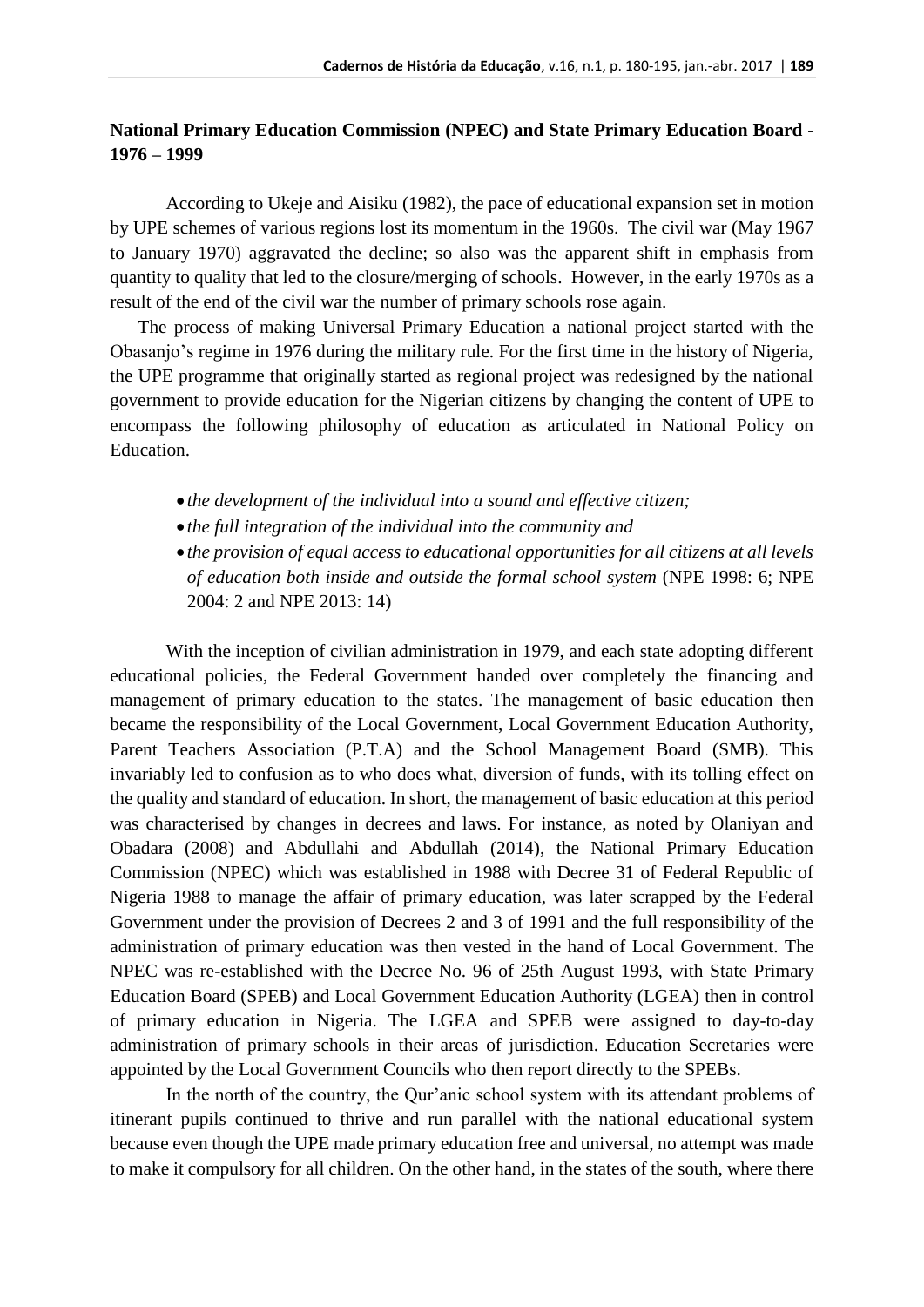was already in place a policy of universal primary education since the1950s, pupils' enrolment in school was the norm and so classroom construction at the primary-school and teachertraining levels was less prevalent in these states (Imam, 2012). However, the UPE ended in September 1981. The reason was that the federal government in the revised policy shed the responsibility it undertook in the 1977 policy to finance primary education by transferring it to the states and local governments.

Nwagwu (1997) had noted that a crisis of educational funding was brought about by the oil glut in the world market in the early 1980s which led to a sudden decline in Nigeria's revenue from petroleum products that had accounted for approximately 80% of its income from exports. This led to reduced funding of basic education sector, reintroduction of school fees and gradual decline in primary school enrolment and decline in literacy rates in the country. Also, instead of the automatic promotion policy of the UPE, a combined method of evaluation of pupils/students' performance and certification through continuous assessments and examinations was introduced. However, this did not stop the emphasis on certification instead of skills acquisition. There was also, recognition of the importance of language as a means of preserving the culture of the people and for forging national unity. Consequently, the 1981 revised policy prescribed that each child be encouraged to learn one of the three major languages in the country; Hausa, Ibo and Yoruba, other than the mother tongue (Federal Republic of Nigeria, 1981).

## **Universal Basic Education Commission (UBEC) - 1999 to 2014**

Launching of Universal Basic Education (UBE), in September 1999, primarily intended to enhance life-long education for millions of Nigerian children from the age of six years, who had no access to early childhood schooling. The UBE is a product of the Jomtien Conference on Education for All of 1990 especially goal one; *Expanding and improving comprehensive early childhood care and education especially for the most vulnerable and disadvantaged children and,* goal two*; ensuring that by 2015 all children, particularly girls, children in difficult circumstances and those belonging to ethnic minorities have access to and complete free and compulsory primary education of good quality.*

The UBE Act 2004 therefore makes provision for basic education comprising primary and junior secondary education. It states that "every government in Nigeria shall provide free, compulsory and universal basic education for every child of primary and junior secondary school age" (UBE Act 2004: 2) The act also provides for the establishment of the UBEC to coordinate the implementation of the programme at the state and local government levels through the State Universal Basic Education Board (SUBEB) of each state and the Local Government Education Authorities (LGEAs).

In Olubodun's (2008) view UBE programme is a reform measure aimed at addressing inequality in educational opportunity and addressing the distortion in the basic education subsector. It also reinforces the implementation of the National Policy on Education and ensures access, equity and quality of basic education throughout the country, especially at the childhood level. The UBE boosted enrolment in the primary schools as submitted by Obanya (2007), that the Millennium Development Goals report on the achievement of UBE in terms of enrolment trends from 1999 – 2003 show consistent increase from 7%, 8%, 11% and 44% in 2000, 2001, 2002 and 2003 respectively.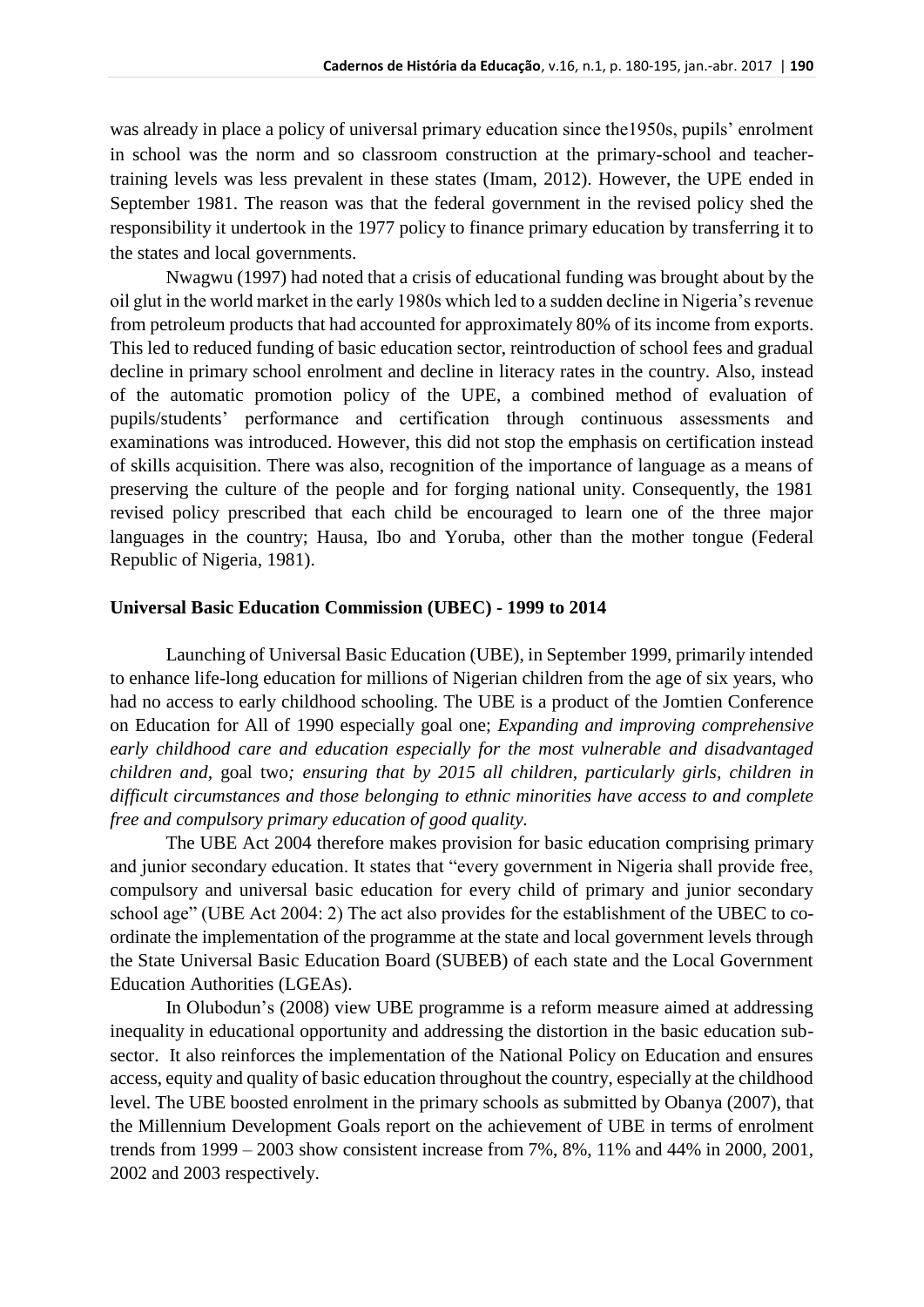| <b>YEAR</b> | <b>ECCE</b> | PRIMARY SCHOOL | <b>JUNIOR SEC. SCHL</b> |
|-------------|-------------|----------------|-------------------------|
| 1999        |             | 17,907,328     | 2,185,974               |
| 2000        |             | 19,151,442     | 2,277,291               |
| 2001        | 938,717     | 19,041,223     | 2,580,168               |
| 2002        | 1,404,768   | 19,806,082     | 2,950,737               |
| 2003        | 1,402,260   | 25,704,793     | 3,684,644               |
| 2004        | 1,834,519   | 21,395,510     | 3,507,928               |
| 2005        | 1,860,271   | 22,115,432     | 3,624,163               |
| 2006        | 2,315,978   | 22,861,884     | 2,934,972               |
| 2007        | 1,244,465   | 21,122,583     | 3,466,247               |
| 2008        | 1,481,122   | 21, 121, 157   | 3,498,553               |
| 2009        | 1,196326    | 21,857,011     | 2,964,406               |
| 2010        | 1,825,857   | 20,291,709     | 4,113,164               |
| 2011        | 2,183,918   | 22,125,417     | 4,399,123               |
| 2012        | 2,297,547   | 23,476,939     | 4,470,037               |

**Table 1**: Enrolment at Basic Education Level, 1999-2012.

**Sources**: 1. EFA (Nigeria) Report Card 2007; 2. Statistics of Education in Nigeria: 1999-2005 & Nigeria Digest of Education Statistics: 2006-2010; 3. http://ubeconline.com/data.php

The implication of the enrolment is that more children have opportunities to enroll and attend school. Schools are available within easy reach of children and there is adequate number of classrooms within schools. The state of education in Nigeria is however, precarious. The Millennium Development Goals Report 2005 acknowledges that quality assurance in education is yet to be adequately addressed in terms of teachers, curricula, teachers support, teaching/ learning materials etc. Also, according to NPEC (1999), 80 per cent of the primary schools are located in the rural areas with inadequate infrastructural facilities and most of them have no library facilities. In relation to instructional materials and teaching staff, the story is the same throughout the country, less than forty percent of pupils have basic textbooks and writing materials.

# **The Question to be answered**

Despite all the bodies that have managed basic education in Nigeria since 1914, and after over fifty years of Nigeria independence, why do we still have the myriads of problems in the sector as reported by various scholars and the World Bank such as:

> 1. School environment not conducive to learning, pupil safety, security and health;

- 2. Inadequate Classroom spaces;
- 3. Little or no funding to meet maintenance or running costs;
- 4. Inadequate supply of materials, frequent changes in recommended textbooks;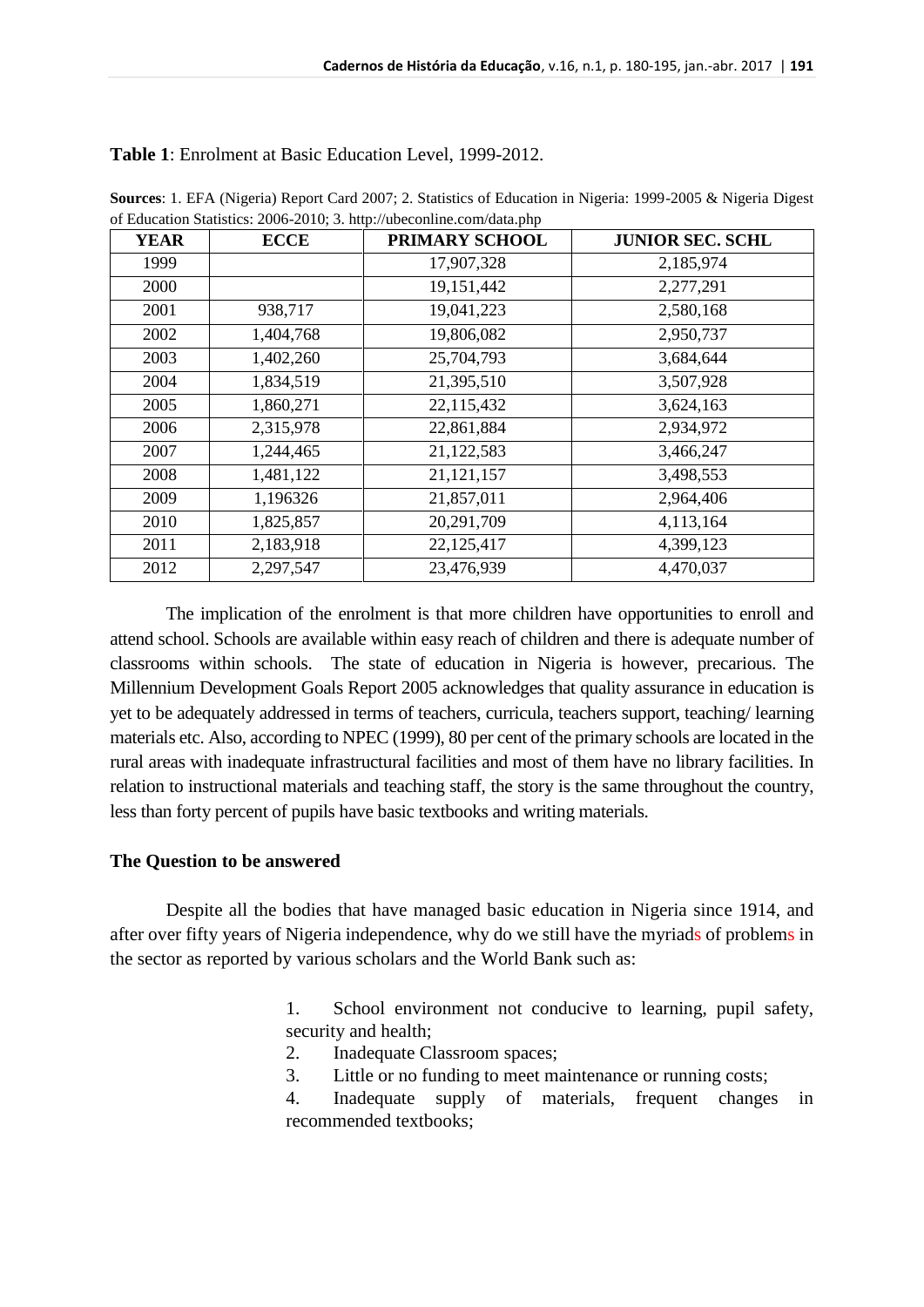5. Extremely low remuneration, poor working conditions, and inadequate facilities have inevitably eroded motivation and satisfaction of teachers;

6. Recruitment of unqualified and untrained people into teaching and inadequate management staff;

7. Attendance levels vary considerably between schools, and are often low in rural areas, especially during the farming season and on market days;

8. Little information is made available to the public regarding the budget and expenditure of Local Government Education Authorities ( LGEAs);

9. The supervision of primary schools is sometimes irregular and often inadequate;

10. Headmasters have no funds to respond to minor maintenance problems or to purchase supplies and incidentals;

11. Many of the problems identified stem from the inadequacy of funding for primary education. Sufficient resources are still not being made available to local governments to build and maintain the necessary infrastructure, provide essential educational materials, or even to pay teachers a living wage;

12. Spending and not investing the fund allocated to basic education;

13. Instability of policies due to political instability, and

14. Lack of continuity of policies.

(Nwagwu, 1997; World Bank Group, 1999; Olaniyan & Obadara, 2008; Oni, 2009; Imam, 2012 UNESCO, 2014 and Daura & Audu 2015)

The answer may not be unconnected with poor budgetary allocation to education and poor management of the little allocated. A careful study of the budgetary allocation to education from year 2000-2015 revealed clearly that the recurrent items (personnel costs and overheads) are taking more allocation than the capital expenditure which is tantamount to spending and not investing as reflected in table 2.

| Year | Recurrent $(=N=)$ | Capital $(=N=)$      | Total $(=N=)$        | As % of budget |
|------|-------------------|----------------------|----------------------|----------------|
| 2000 | 29,514,932,709.0  | 13,500,000,000.00    | 43,014,932,709.0     | 5.8%           |
| 2001 | 38,983,776,900.0  | 24,800,000,000.0     | 63,783,776,900.0     | 6.1%           |
| 2002 | 51,335,499,300.0  | 22,100,000,000.0     | 73,435,499,300.0     | 3.2%           |
| 2003 | 61,726,621,039.0  | 15,723,260,401       | 77,449,881,440.0     | 3.1%           |
| 2004 | 72,217,886,838.5  | 21,550,000,000.0     | 93,767,886,838.5     | 3.5%           |
| 2005 | 92,594,737,799.0  | 27,440,790,000.0     | 120,035,527,799.0    | 6.6%           |
| 2006 | 129,915,875,355.7 | 37, 362, 503, 393. 7 | 167, 278, 378, 749.5 | 10.4%          |
| 2007 | 142,095,995,407.7 | 47,103,779,521.1     | 189, 199, 774, 928.8 | 9.4%           |
| 2008 | 167,492,419,620.8 | 50,540,287,898.1     | 218,032,707,518.9    | 6.6%           |
| 2009 | 181,887,886,659.0 | 40,005,096,425.0     | 221,892,983,084.0    | 7.3%           |
| 2010 | 196,272,854,913.7 | 74,923,247,200.8     | 271,196,102,114.5    | 7.2%           |
| 2011 | 306,320,538,797.0 | 59,567,897,860.0     | 365,888,436,657.0    | 8.5%           |

**Table 2**: Budgetary Allocation to Education as % of total budget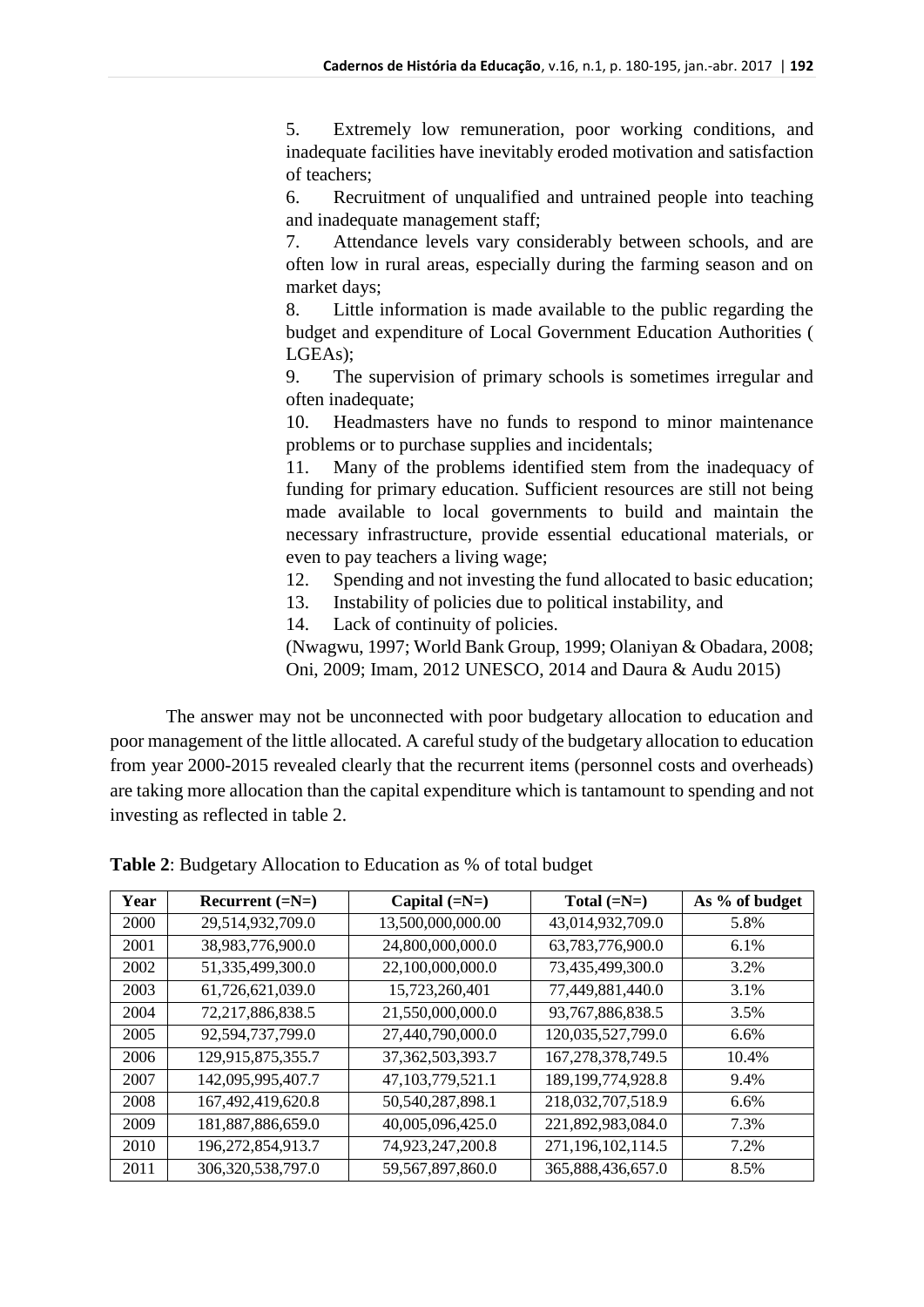| Year | Recurrent $(=N=)$   | Capital $(=\mathbb{N}=)$ | Total $(=\mathbb{N}=)$ | As % of budget |
|------|---------------------|--------------------------|------------------------|----------------|
| 2012 | 3,357,223,050,241.3 | 1,519,986,106,691        | 4,877,209,156,932.6    | 6.50%          |
| 2013 | 3,395,563,172,812.1 | 1,591,657,252,789        | 4,987,220,425,600.8    | 4.55%          |
| 2014 | 3,575,575,368,592.5 | 1,119,614,631,407        | 4,695,189,999,999.8    | 5.25%          |
| 2015 | 3,936,368,491,708.7 | 556,995,465,449          | 4,493,363,957,157.8    | 5.69%          |

**Source:** Federal Budget Office Abuja, Nigeria

#### **The way forward**

There could be no super manager without money or good success without proper management of the little money that is available. The governments at various levels responsible for the composition of these bodies should improve budgetary allocation to education. The situation where recurrent expenditure takes more than half of the allocation cannot augur well for the bodies to do tangible things that will improve basic education. However, one fundamental issue in the management of basic education in Nigeria by these bodies is lack of accountability and transparency in the way money is being spent. Corruption surely must be stepped down or stamped out. Substandard materials are at times supplied for the money collected for standard ones. If these bodies could invest the little allocation very well instead of spending it, some of the problems could be solved and this will improve the output. It is high time for community participation in education in Nigeria. Parents/Teachers Association should be encouraged to participate in the provision of infrastructures in schools in their communities to promote conducive environment for learning, since there is no magic for successful teaching and learning without adequate tools.

Another important way forward is to get rid of poor maintenance culture in Nigeria. Prompt attention should be given to anything damaged anywhere and at any time. Stakeholders should not wait until things get to state of destruction, a stitch in time, they say, saves nine. For effective administration of primary schools in Nigeria, all stakeholders in the society - the government, parents, teachers and even pupils must come together to find solution to these management (multi-faceted) problems. Preparation and provision of qualified teachers to man the nation's classrooms is also germane to this discourse.

## **References**

Abdullahi, D. & Abdullah, S. A. J. (2014).Planning: The Key to Institution Building in Nigeria. Analysis of Universal Basic Education delivery. Journal of Administrative Sciences and Policy Studies, Vol. 2, No. 1, pp. 21-38. Accessed on 8 August, 2016 from http://jaspsnet.com/journals/jasps/Vol\_2\_No\_1\_June\_2014/2.pdf

ActionAid Nigeria (2008): Little Beginnings, Noble Ends: CEF Catalysing the Achievement of MDG 2 and 3 in Nigeria. Abuja: Action Aid.

Amaele, S. (2003) A study Guide on History and Policy in Nigeria Education. Ilorin: NDEMAC (Nigeria) Publishers Ltd.

Amaele, S. (2006). History of Education in Nigeria. Lagos: National Open University.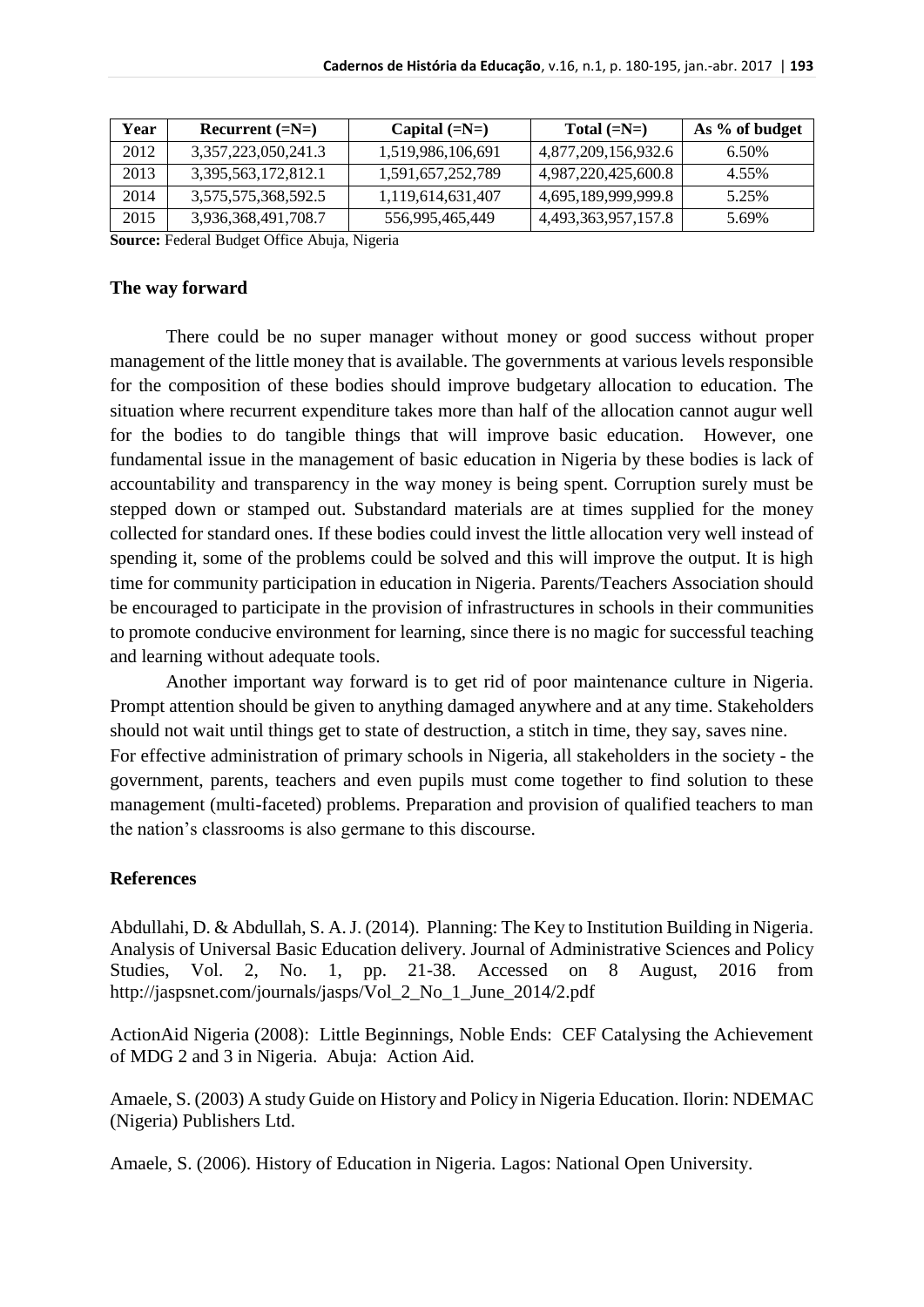Archer, D. (2014). Nigeria's girls and the struggle for an education in the line of fire. Accessed on 8 June, 2014 from *http://www.theguardian.com/profile/david-archer.*

Daura, A. H. & Audu, A. R. (2015). Challenges of the implementation of the universal basic education programme in Yobe state, Nigeria and the prospects for 2015 and beyond. *Global Journal of Politics and Law Research* 3(3), pp.72-95. Published by European Centre for Research Training and Development UK. Accessed on 13 August, 2016 from http://www.eajournals.org/wp-content/uploads /

Expansion of primary Education. Accessed on 20 July, 2016 from http://www.onlinenigeria.com/education/?blurb=538#ixzz4GyCCsU4l

Fafunwa, A. B. (1974): *History of Education in Nigeria*. London: George Allen and Unwin.

Federal Ministry of Education (2007): EFA (Nigeria) Report Card. Abuja

Federal Republic of Nigeria (2004). *The compulsory, free, universal basic education act, 2004 and other related matters.* Abuja: GAM International Investments Ltd.

Federal Republic of Nigeria (2004): *National Policy on Education*. Lagos: NERDC PRESS.

Gusau, B. U. (2008). Educational reforms in Nigeria: successive years of inconsistencies and confusions. Accessed on 4 January, 2017 from http://www.gamji.com/article6000/news7831.htm

Gyamfi, C. C. (2015) Don calls for declaration of state of emergency in education sector. Accessed on 4 January, 2017 from http://guardian.ng/news/nigeria/don-calls-for-declarationof-state-of-emergency-in-education-sector/

Imam, H. (2012). Educational Policy in Nigeria from the Colonial Era to the Post-Independence Period. Italian Journal of Sociology of Education, 1, 2012. Accessed on 10 August from http://www.baraka.consulting/uploads/Educational%20Policy%20in%20 Nigeria.pdf

Nwagwu, C. N. (1997). The environment of crises in the Nigerian education system. Comparative *Education*, 33(1), 87-95 Accessed on 8 August, 2016 from http://www.chr.up.ac.za/chr\_old/indigenous/documents/Nigeria/ILO/Nwagwu.pdf <https://doi.org/10.1080/03050069728659>

Obanya, P. A. I. (2007). African Education in the EFA Decade, Ibadan: Mosuro.

Obanya, P.A.I. (2008). Reforming Educational reforms. In A. R. Lawal, S. A. Jimoh, S. A.

Olorundare & N. Y. S. Ijaya (2008). *Education Reforms in Nigeria: Past, Present and Future*. Ibadan: Stirling Horden Publishers Ltd.

Olaniyan, D. A. & Obadara, O. E. (2008). A Critical Review of Management of Primary Education in Nigeria *International Journal of African & African American Studies Vol. VII, No. 1.*